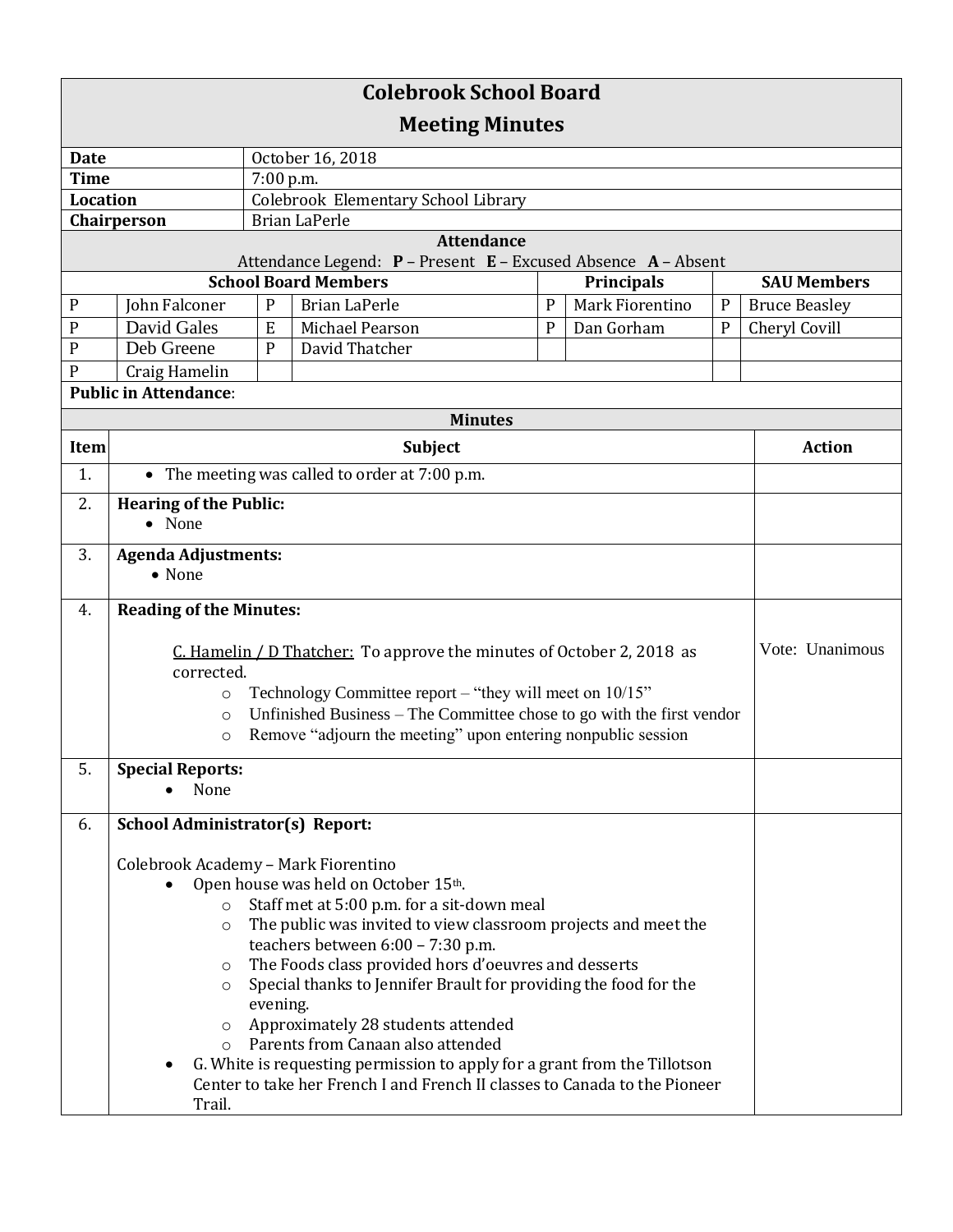| 6. | Her written request is attached and brochures and details of the trip<br>$\circ$<br>are available for review with M. Fiorentino<br>M. Fiorentino feels this event is a cultural learning opportunity that<br>$\circ$<br>intertwines the history of the language, etc.                                                                                                                                                                                                                                             |  |
|----|-------------------------------------------------------------------------------------------------------------------------------------------------------------------------------------------------------------------------------------------------------------------------------------------------------------------------------------------------------------------------------------------------------------------------------------------------------------------------------------------------------------------|--|
|    | <b>D. Greene / C. Hamelin:</b> Motion to approve submission of the grant to the North Vote: Unanimous<br>Country Tillotson Foundation for the student trip to Canada.                                                                                                                                                                                                                                                                                                                                             |  |
|    | The soccer teams played the last games of the season today against<br>$\bullet$<br>Canaan/Pittsburg.<br>o Both teams won<br>Financial Aid night was successful with many parents and students in<br>$\bullet$<br>attendance.<br>A committee at the state level was formed to discuss the start date for school<br>٠<br>and the overall school calendar.<br>The Governor requested that all schools begin after Labor Day<br>$\circ$<br>One discussion is the possibility of eliminating the two school<br>$\circ$ |  |
|    | vacations in February & April and having a one-week vacation in<br>March.<br>M. Fiorentino believes there is a lot of merit to this model and<br>$\circ$<br>wanted to bring it up for discussion.<br>PSATs were completed on October 10th.<br>$\bullet$<br>Many juniors and sophomores took advantage of this testing<br>$\circ$<br>opportunity.                                                                                                                                                                  |  |
| 7. | <b>Superintendent's Report: Bruce Beasley</b>                                                                                                                                                                                                                                                                                                                                                                                                                                                                     |  |
|    | The Collaborative Committee met on October 4 <sup>th</sup> in Stewartstown. I was<br>unable to attend this meeting but have heard from a couple of the participants<br>that it was a productive meeting. The committee is now looking at possible<br>organizational structures for education in the region. I want to assure each of<br>you that all options are being explored and no model has been settled on at<br>this point.                                                                                |  |
|    | The smaller Collaborative Committee that consists of principals, school<br>$\bullet$<br>counselors, and superintendents is scheduled to meet again next Monday. The<br>agenda will include a follow up conversation that explores the roadblocks<br>identified by the student council members.                                                                                                                                                                                                                    |  |
|    | The soccer teams continue to play well. The boys are solid in the middle of the<br>$\bullet$<br>pack and are certain to make the post season tournament. The girls on the<br>other hand are on the bubble with a couple of big games to close out the<br>season. The final regular season game is scheduled for the teams is at home<br>on 10/16 vs. Pittsburg-Canaan.                                                                                                                                            |  |
|    | GEAR UP activities are underway for our Stewartstown students. The plan<br>$\bullet$<br>calls for college visits, e-learning courses, and opportunities for students to<br>step outside their comfort zone to try stuff they do not normally see<br>themselves being successful.                                                                                                                                                                                                                                  |  |
|    | I continue to make my way into the schools on a regular basis to check in with<br>٠<br>staff and with students. The new staff members are happy to have me stop in<br>for a minute. I was told the other day by the new science teacher at CES that<br>she absolutely loves the school, the support, and the kids. The students seem<br>very happy this happy and do a great job of welcoming me into their<br>classroom.                                                                                         |  |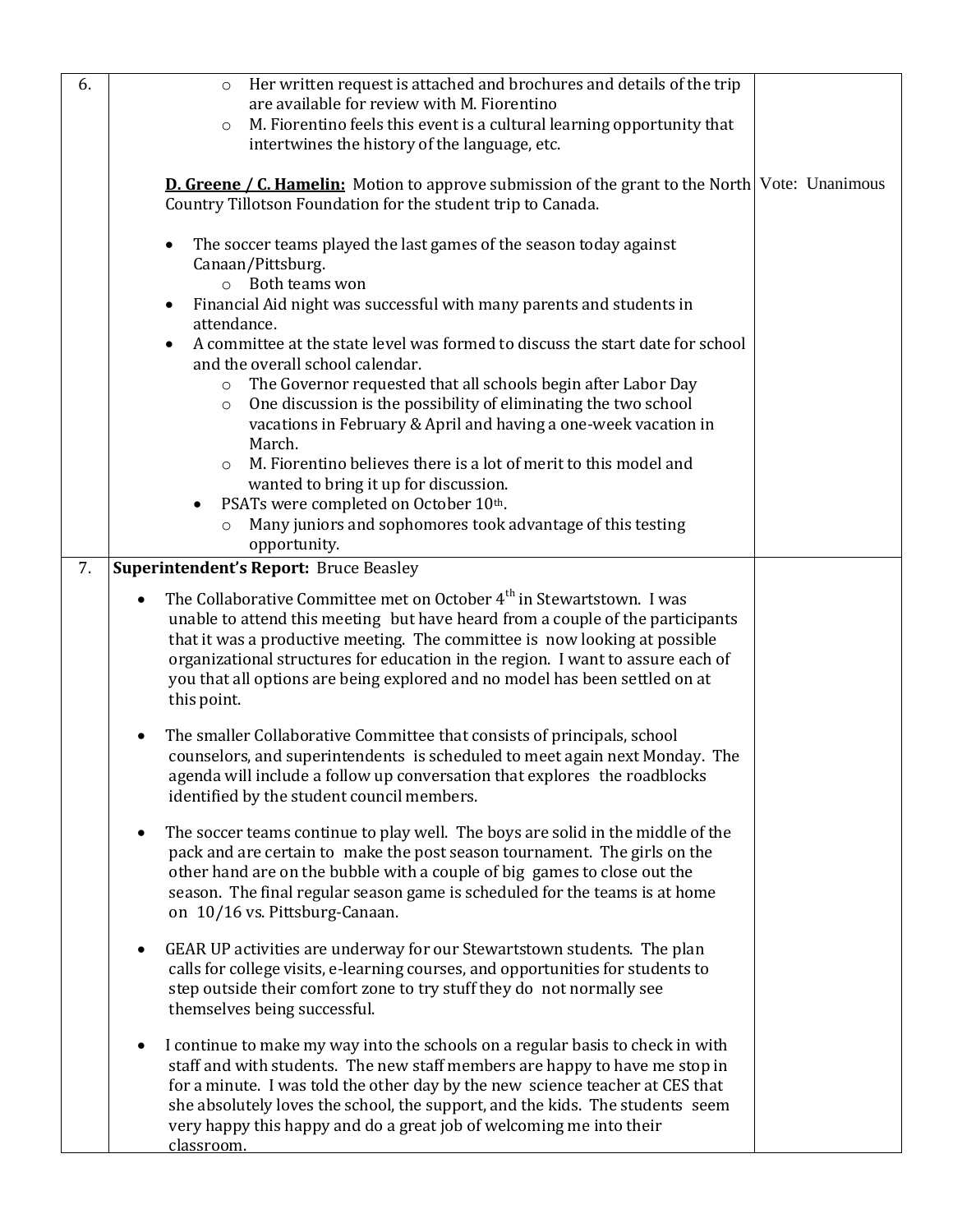|     | If anyone has agenda items for the 11/15 SAU meeting please make sure to<br>٠<br>forward those along to me so I can include them on the agenda.                                                                                                                                                                                                                                                                                                                                                                                                                                                                                                             |  |
|-----|-------------------------------------------------------------------------------------------------------------------------------------------------------------------------------------------------------------------------------------------------------------------------------------------------------------------------------------------------------------------------------------------------------------------------------------------------------------------------------------------------------------------------------------------------------------------------------------------------------------------------------------------------------------|--|
| 8.  | <b>Business Administrators: Cheryl Covill</b>                                                                                                                                                                                                                                                                                                                                                                                                                                                                                                                                                                                                               |  |
|     | Safe School Committee met on Monday, October 15th<br>Discussed staff training in emergency preparedness<br>$\circ$<br>Considering devoting a full day (after school closes) to practice<br>$\circ$<br>with a variety of emergency scenarios with law enforcement<br>involvement in the afternoon<br>Discussed training with Border Patrol and the 45 <sup>th</sup> Parallel to<br>$\circ$<br>administer life-saving techniques such as use of tourniquets, etc.<br>Working on a parent/student informational brochure<br>$\circ$<br>Budget items:<br>Health Insurance projected increase is 20.4%<br>$\circ$<br>Replacement of the Colebrook bus<br>$\circ$ |  |
| 9.  | NH School Board Association Business - John Falconer                                                                                                                                                                                                                                                                                                                                                                                                                                                                                                                                                                                                        |  |
|     | • Several webinar sessions are available                                                                                                                                                                                                                                                                                                                                                                                                                                                                                                                                                                                                                    |  |
|     | • NHSBA is looking for resolutions to bring before the membership                                                                                                                                                                                                                                                                                                                                                                                                                                                                                                                                                                                           |  |
| 10. | Co-Curricular Committee Report: Brian LaPerle                                                                                                                                                                                                                                                                                                                                                                                                                                                                                                                                                                                                               |  |
|     | None<br>$\bullet$                                                                                                                                                                                                                                                                                                                                                                                                                                                                                                                                                                                                                                           |  |
| 11. | <b>Building Committee Report: Craig Hamelin</b><br>Received draft plans for the proposed elementary school renovations and CA<br>Tech Building from Michael Coture<br>RFP will be received by the end of the week<br>$\bullet$                                                                                                                                                                                                                                                                                                                                                                                                                              |  |
| 12. | <b>Policy Committee Report:</b><br>Continue work on Section J policies<br>Next meeting is October 25th<br>$\bullet$                                                                                                                                                                                                                                                                                                                                                                                                                                                                                                                                         |  |
| 13. | Support Staff Committee Report: Michael Pearson<br>None<br>$\bullet$                                                                                                                                                                                                                                                                                                                                                                                                                                                                                                                                                                                        |  |
| 14. | <b>Negotiations Committee Report:</b><br>None                                                                                                                                                                                                                                                                                                                                                                                                                                                                                                                                                                                                               |  |
| 15. | <b>Curriculum Committee Report: David Gales</b>                                                                                                                                                                                                                                                                                                                                                                                                                                                                                                                                                                                                             |  |
|     | None<br>$\bullet$                                                                                                                                                                                                                                                                                                                                                                                                                                                                                                                                                                                                                                           |  |
| 16. | <b>Technology Committee Report: David Gales</b><br>The committee met last night and reviewed the Surveillance and Access Control<br>$\bullet$<br>bids.<br>Recommendations are under New Business<br>$\circ$                                                                                                                                                                                                                                                                                                                                                                                                                                                 |  |
| 17. | <b>Collaborative Committee Report: Brian LaPerle</b>                                                                                                                                                                                                                                                                                                                                                                                                                                                                                                                                                                                                        |  |
|     | A subcommittee of the larger group met last night to analyze and evaluate a<br>variety of models                                                                                                                                                                                                                                                                                                                                                                                                                                                                                                                                                            |  |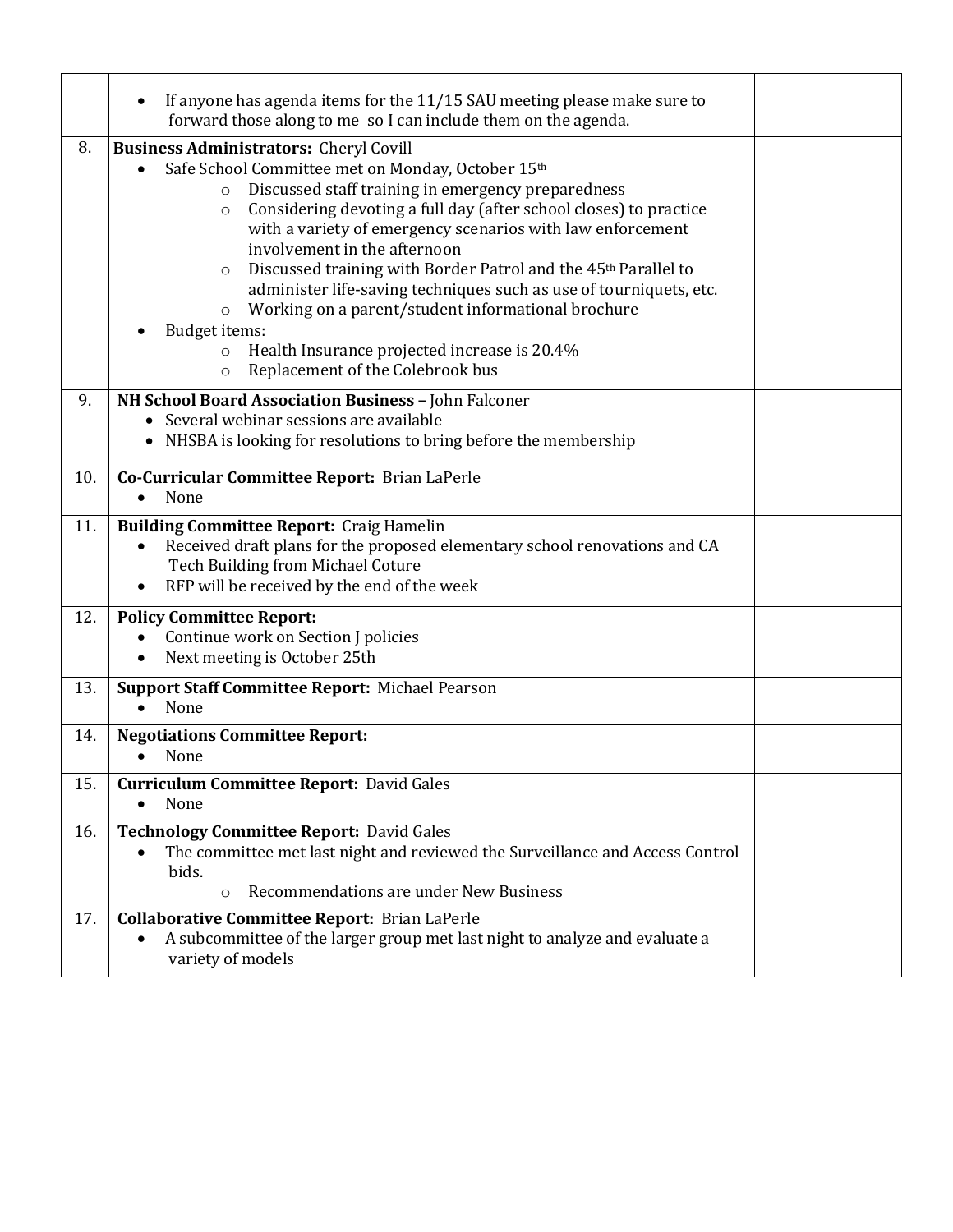| 18. | <b>Unfinished Business:</b>                                                    |                                                                                       |  |                 |
|-----|--------------------------------------------------------------------------------|---------------------------------------------------------------------------------------|--|-----------------|
|     | • Section J policies for a second reading and adoption                         |                                                                                       |  |                 |
|     | JBAA                                                                           | Sexual Harassment - Students                                                          |  |                 |
|     | JBAA-R                                                                         | Sexual Harassment and Sexual Violence Report                                          |  |                 |
|     |                                                                                | Form                                                                                  |  |                 |
|     | JCA                                                                            | Change of School or Assignment                                                        |  |                 |
|     | JEA                                                                            | <b>Compulsory Attendance Age</b>                                                      |  |                 |
|     | JEB                                                                            | Age of Entrance                                                                       |  |                 |
|     | JEC                                                                            | Manifest Educational Hardship                                                         |  |                 |
|     | JF                                                                             | Enrollment                                                                            |  |                 |
|     | JFA                                                                            | Residency                                                                             |  |                 |
|     | JFA-R                                                                          | <b>Technical Assistance Advisory</b>                                                  |  |                 |
|     | JFAA                                                                           | <b>Admission of Resident Students</b>                                                 |  |                 |
|     | <b>JFAB</b>                                                                    | Admission of Tuition and Non-Resident                                                 |  |                 |
|     |                                                                                | Students                                                                              |  |                 |
|     | JFAB-R1                                                                        | Agreement and Parenting Plan Order                                                    |  |                 |
|     |                                                                                | <b>Designating School District</b>                                                    |  |                 |
|     | <b>JFABB</b>                                                                   | Foreign Exchange Students                                                             |  |                 |
|     | JFABB-R                                                                        | Admission of Foreign Exchange Students                                                |  |                 |
|     | <b>JFABD</b>                                                                   | <b>Admission of Homeless Students</b>                                                 |  |                 |
|     | JFABD-R1                                                                       | Homeless Education Dispute Process                                                    |  |                 |
|     | JFABD-R2                                                                       | Written Notice of Enrollment Decision                                                 |  |                 |
|     | JFABD-R3                                                                       | Written Notice of Disputed Enrollment Decision                                        |  |                 |
|     | JG                                                                             | Assignment of Students to Classes and Grade                                           |  |                 |
|     |                                                                                | Levels                                                                                |  |                 |
|     | JH                                                                             | Attendance, Absenteeism and Truancy                                                   |  |                 |
|     | JI                                                                             | <b>Student Rights and Responsibilities</b>                                            |  |                 |
|     | JIA                                                                            | <b>Student Due Process Rights</b>                                                     |  |                 |
|     | JIB                                                                            | Student Involvement in Decision-Makign                                                |  |                 |
|     | JIC                                                                            | <b>Student Conduct</b>                                                                |  |                 |
|     | <b>JICA</b>                                                                    | <b>Student Dress Code</b>                                                             |  |                 |
|     | <b>JICC</b><br>JICC-R                                                          | <b>Student Conduct on School Buses</b><br>Student Rules and Conduct on the School Bus |  |                 |
|     |                                                                                |                                                                                       |  |                 |
|     | <b>D. Greene / J. Falconer:</b> To approve policies JBAA – JICC-R as presented |                                                                                       |  | Vote: Unanimous |
|     |                                                                                |                                                                                       |  |                 |
|     |                                                                                |                                                                                       |  |                 |
|     |                                                                                |                                                                                       |  |                 |
|     |                                                                                |                                                                                       |  |                 |